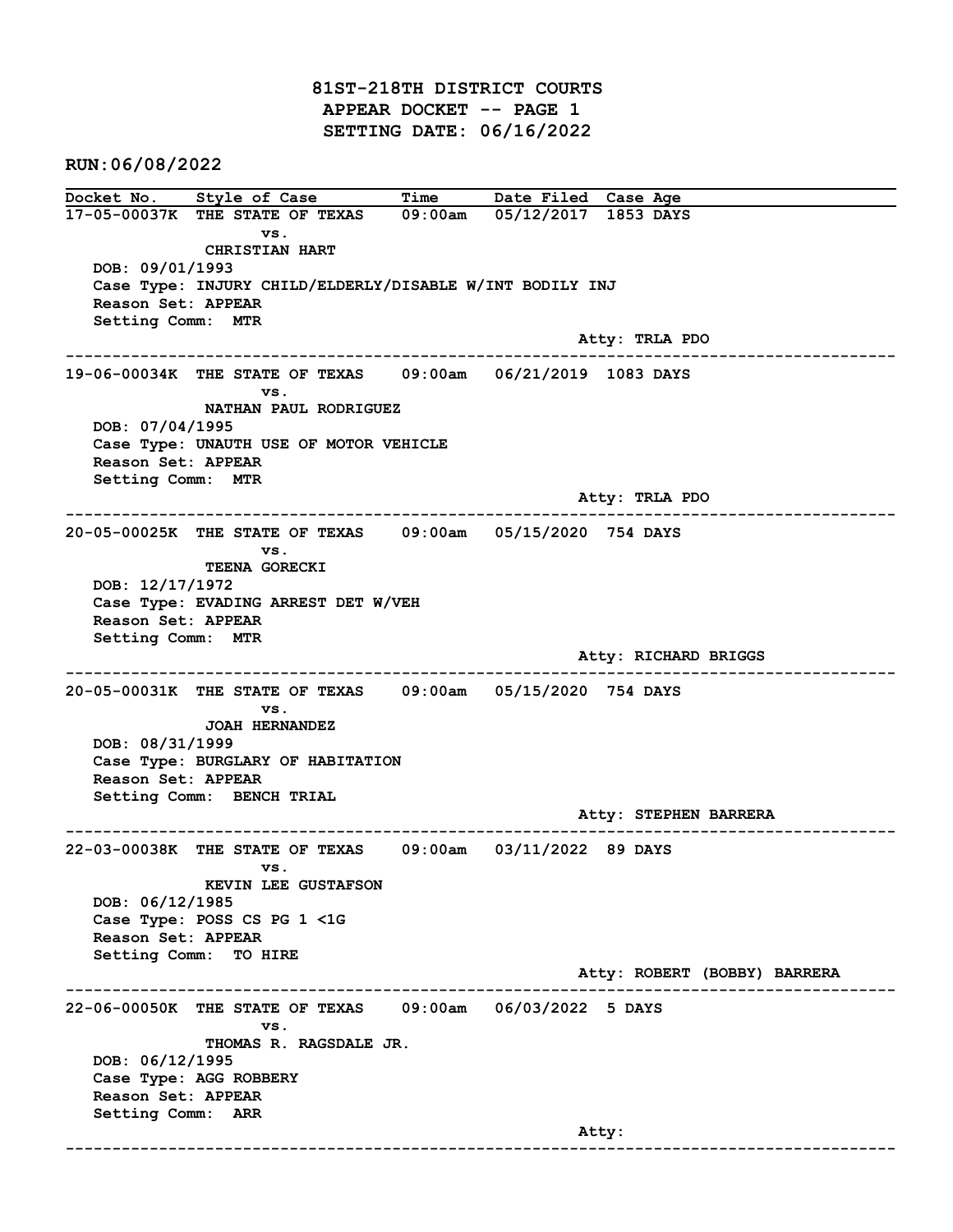81ST-218TH DISTRICT COURTS APPEAR DOCKET -- PAGE 2 SETTING DATE: 06/16/2022

RUN:06/08/2022

Docket No. Style of Case Time Date Filed Case Age 22-06-00051K THE STATE OF TEXAS 09:00am 06/03/2022 5 DAYS vs. JESSE JOE SALINAS DOB: 03/17/1980 Case Type: AGG ASSLT W/DEADLY WEAPON Reason Set: APPEAR Setting Comm: ARR and the control of the control of the control of the control of the control of the control of the control of the control of the control of the control of the control of the control of the control of the control of the cont ------------------------------------------------------------------------------------------------------------------------ 22-06-00052K THE STATE OF TEXAS 09:00am 06/03/2022 5 DAYS vs. ISAAC N. SOLIZ DOB: 11/10/2003 Case Type: AGG ROBBERY Reason Set: APPEAR Setting Comm: ARR Atty: ------------------------------------------------------------------------------------------------------------------------ 22-06-00053K THE STATE OF TEXAS 09:00am 06/03/2022 5 DAYS vs. EMILY M. HERNANDEZ DOB: 01/25/1981 Case Type: MAN DEL CS PG 1 >=4G<200G Reason Set: APPEAR Setting Comm: ARR and the control of the control of the control of the control of the control of the control of the control of the control of the control of the control of the control of the control of the control of the control of the cont ------------------------------------------------------------------------------------------------------------------------ 22-06-00054K THE STATE OF TEXAS 09:00am 06/03/2022 5 DAYS vs. SISSY L. BRADFORD DOB: 10/17/1987 Case Type: BURGLARY OF BUILDING Reason Set: APPEAR Setting Comm: ARR example of the contract of the contract of the contract of the contract of the contract of the contract of the contract of the contract of the contract of the contract of the contract of the contract of the contract of the ------------------------------------------------------------------------------------------------------------------------ 22-06-00055K THE STATE OF TEXAS 09:00am 06/03/2022 5 DAYS vs. EMILY P. CAVASOS DOB: 05/28/1997 Case Type: EVADING ARREST DET W/VEH Reason Set: APPEAR Setting Comm: ARR Atty: ------------------------------------------------------------------------------------------------------------------------ 22-06-00056K THE STATE OF TEXAS 09:00am 06/03/2022 5 DAYS vs. JOE A. DE LOS SANTOS DOB: 04/26/1988 Case Type: POSS CS PG 1/1-B <1G Reason Set: APPEAR Setting Comm: ARR and the control of the control of the control of the control of the control of the control of the control of the control of the control of the control of the control of the control of the control of the control of the cont ------------------------------------------------------------------------------------------------------------------------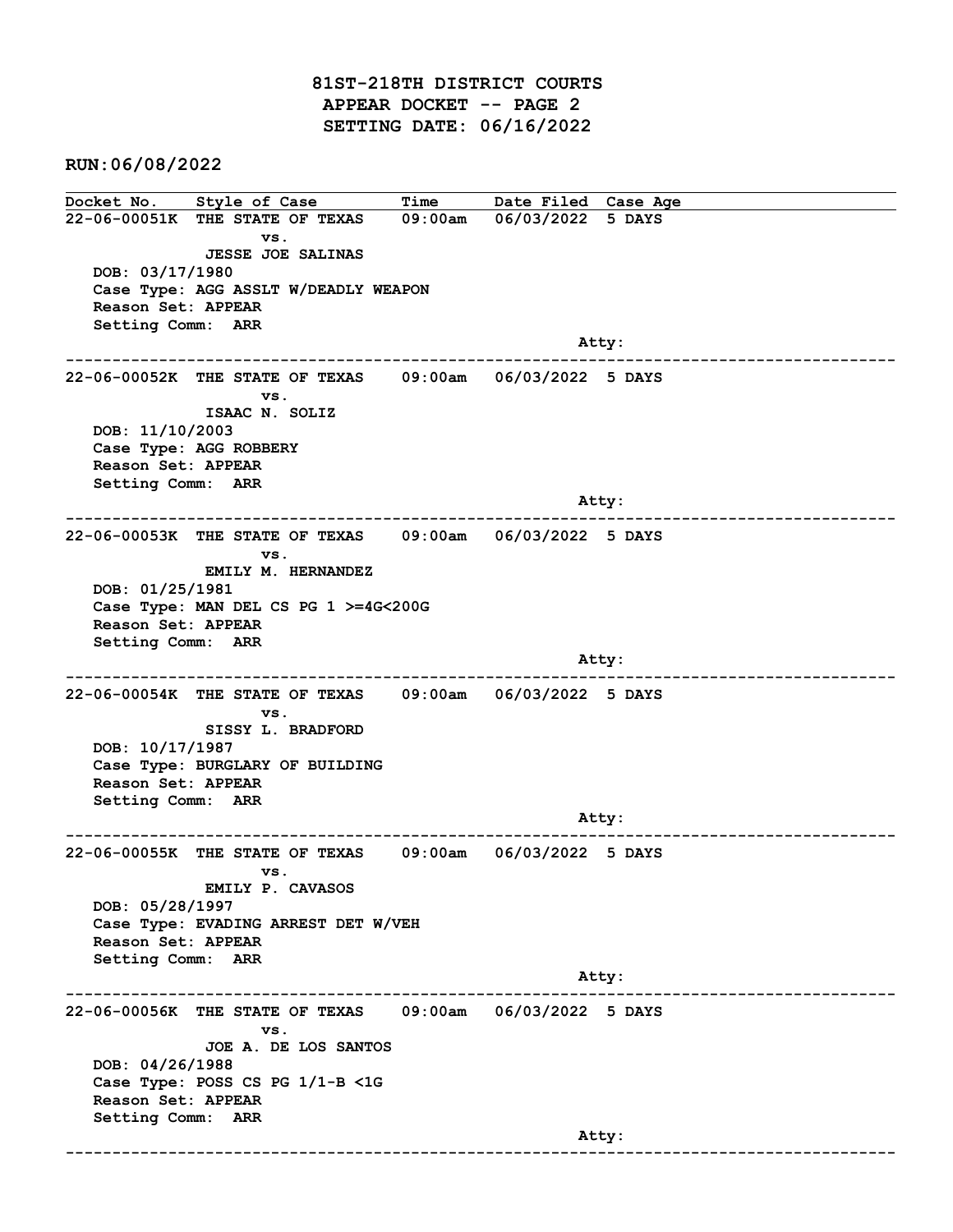81ST-218TH DISTRICT COURTS APPEAR DOCKET -- PAGE 3 SETTING DATE: 06/16/2022

RUN:06/08/2022

Docket No. Style of Case Time Date Filed Case Age 22-06-00057K THE STATE OF TEXAS 09:00am 06/03/2022 5 DAYS vs. CHUCK A. DOMINGUEZ DOB: 01/19/1979 Case Type: ASSAULT PUBLIC SERVANT Reason Set: APPEAR Setting Comm: ARR and the control of the control of the control of the control of the control of the control of the control of the control of the control of the control of the control of the control of the control of the control of the cont ------------------------------------------------------------------------------------------------------------------------ 22-06-00058K THE STATE OF TEXAS 09:00am 06/03/2022 5 DAYS vs. ANESTACIO Z. GOMEZ DOB: 09/12/1974 Case Type: UNAUTH USE OF MOTOR VEHICLE Reason Set: APPEAR Setting Comm: ARR Atty: ------------------------------------------------------------------------------------------------------------------------ 22-06-00059K THE STATE OF TEXAS 09:00am 06/03/2022 5 DAYS vs. SAMUEL R. KERLICK DOB: 09/05/1991 Case Type: AGG ASSAULT W/DEADLY WEAPON Reason Set: APPEAR Setting Comm: ARR and the control of the control of the control of the control of the control of the control of the control of the control of the control of the control of the control of the control of the control of the control of the cont ------------------------------------------------------------------------------------------------------------------------ 22-06-00060K THE STATE OF TEXAS 09:00am 06/03/2022 5 DAYS vs. RUSSEL K. LOPEZ DOB: 08/24/1981 Case Type: EVADING ARREST DETENTION W/VEH Reason Set: APPEAR Setting Comm: ARR example of the contract of the contract of the contract of the contract of the contract of the contract of the contract of the contract of the contract of the contract of the contract of the contract of the contract of the ------------------------------------------------------------------------------------------------------------------------ 22-06-00061K THE STATE OF TEXAS 09:00am 06/03/2022 5 DAYS vs. ANGEL SANTIAGO MAY DOB: 12/31/1996 Case Type: EVADING ARREST DET W/PREV CONVICTION Reason Set: APPEAR Setting Comm: ARR Atty: ------------------------------------------------------------------------------------------------------------------------ 22-06-00062K THE STATE OF TEXAS 09:00am 06/03/2022 5 DAYS vs. DENNY C. MARTIN DOB: 02/06/1961 Case Type: MAN DEL CS PG 1 >=4G<200G Reason Set: APPEAR Setting Comm: ARR and the control of the control of the control of the control of the control of the control of the control of the control of the control of the control of the control of the control of the control of the control of the cont ------------------------------------------------------------------------------------------------------------------------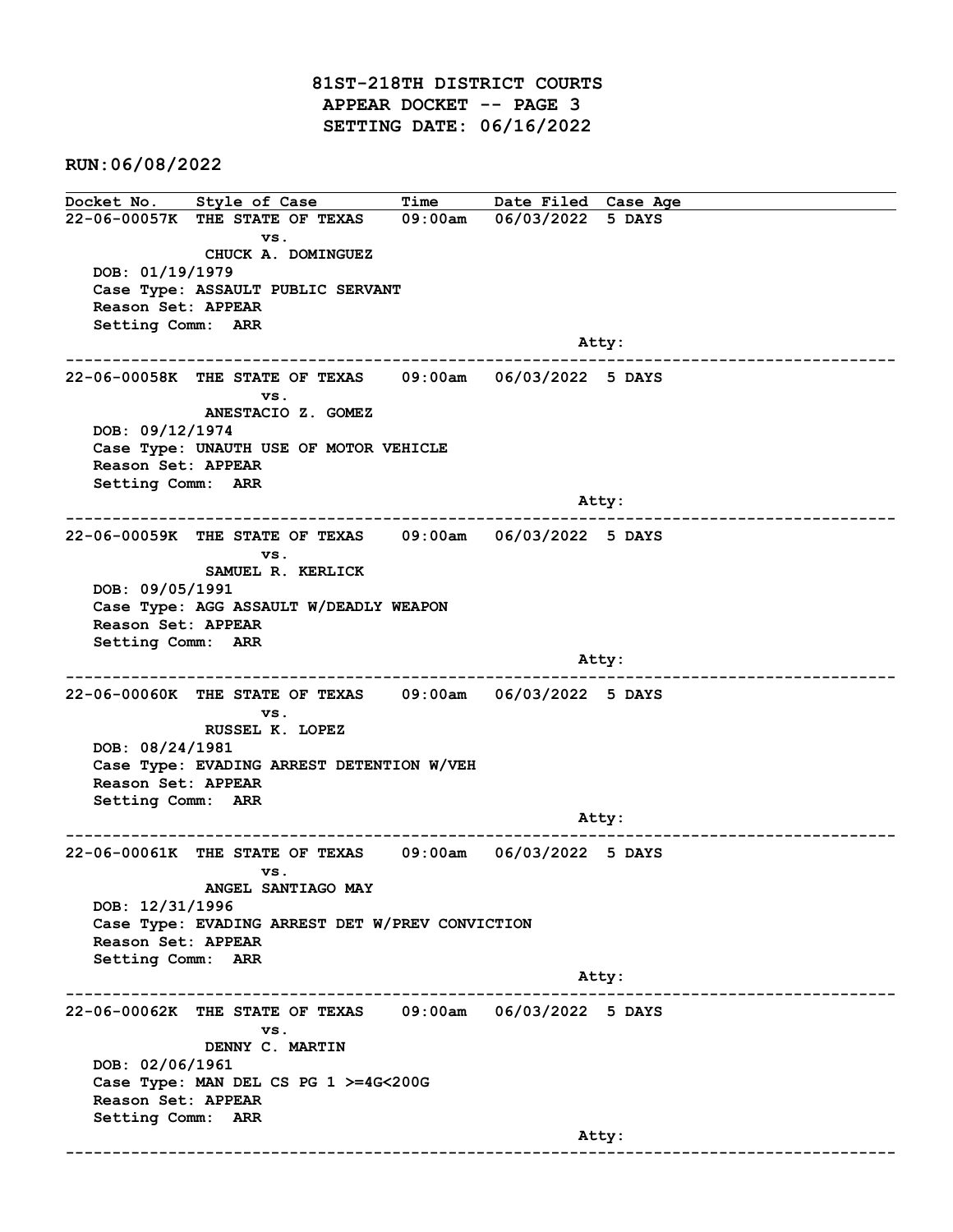81ST-218TH DISTRICT COURTS APPEAR DOCKET -- PAGE 4 SETTING DATE: 06/16/2022

RUN:06/08/2022

Docket No. Style of Case Time Date Filed Case Age 22-06-00063K THE STATE OF TEXAS 09:00am 06/03/2022 5 DAYS vs. LUIS E. MUNOZ III DOB: 07/27/2000 Case Type: POSS CS PG 1 <1G Reason Set: APPEAR Setting Comm: ARR and the control of the control of the control of the control of the control of the control of the control of the control of the control of the control of the control of the control of the control of the control of the cont ------------------------------------------------------------------------------------------------------------------------ 22-06-00064K THE STATE OF TEXAS 09:00am 06/03/2022 5 DAYS vs. SAUL PEREZ DOB: 08/08/1975 Case Type: AGG ASSAULT DATE/FAMILY/HOUSE W/WEAPON Reason Set: APPEAR Setting Comm: ARR and the control of the control of the control of the control of the control of the control of the control of the control of the control of the control of the control of the control of the control of the control of the cont ------------------------------------------------------------------------------------------------------------------------ 22-06-00065K THE STATE OF TEXAS 09:00am 06/03/2022 5 DAYS vs. MARY ANN RUIZ DOB: 01/11/1986 Case Type: POSS CS PG 1 <1G Reason Set: APPEAR Setting Comm: ARR and the control of the control of the control of the control of the control of the control of the control of the control of the control of the control of the control of the control of the control of the control of the cont ------------------------------------------------------------------------------------------------------------------------ 22-06-00067K THE STATE OF TEXAS 09:00am 06/03/2022 5 DAYS vs. CHRISTOPHER THOMPKINS DOB: 03/31/1992 Case Type: POSS CS PG 1 <1G Reason Set: APPEAR Setting Comm: ARR example of the contract of the contract of the contract of the contract of the contract of the contract of the contract of the contract of the contract of the contract of the contract of the contract of the contract of the ------------------------------------------------------------------------------------------------------------------------ 22-06-00068K THE STATE OF TEXAS 09:00am 06/03/2022 5 DAYS vs. JESUS G. TORRES DOB: 07/06/1971 Case Type: DRIVING WHILE INTOXICATED 3RD OR MORE Reason Set: APPEAR Setting Comm: ARR Atty: ------------------------------------------------------------------------------------------------------------------------ 22-06-00069K THE STATE OF TEXAS 09:00am 06/03/2022 5 DAYS vs. RUBEN ANTHONY CANO DOB: 01/17/1976 Case Type: AGG ASSLT W/DEADLY WEAPON Reason Set: APPEAR Setting Comm: ARR and the control of the control of the control of the control of the control of the control of the control of the control of the control of the control of the control of the control of the control of the control of the cont ------------------------------------------------------------------------------------------------------------------------